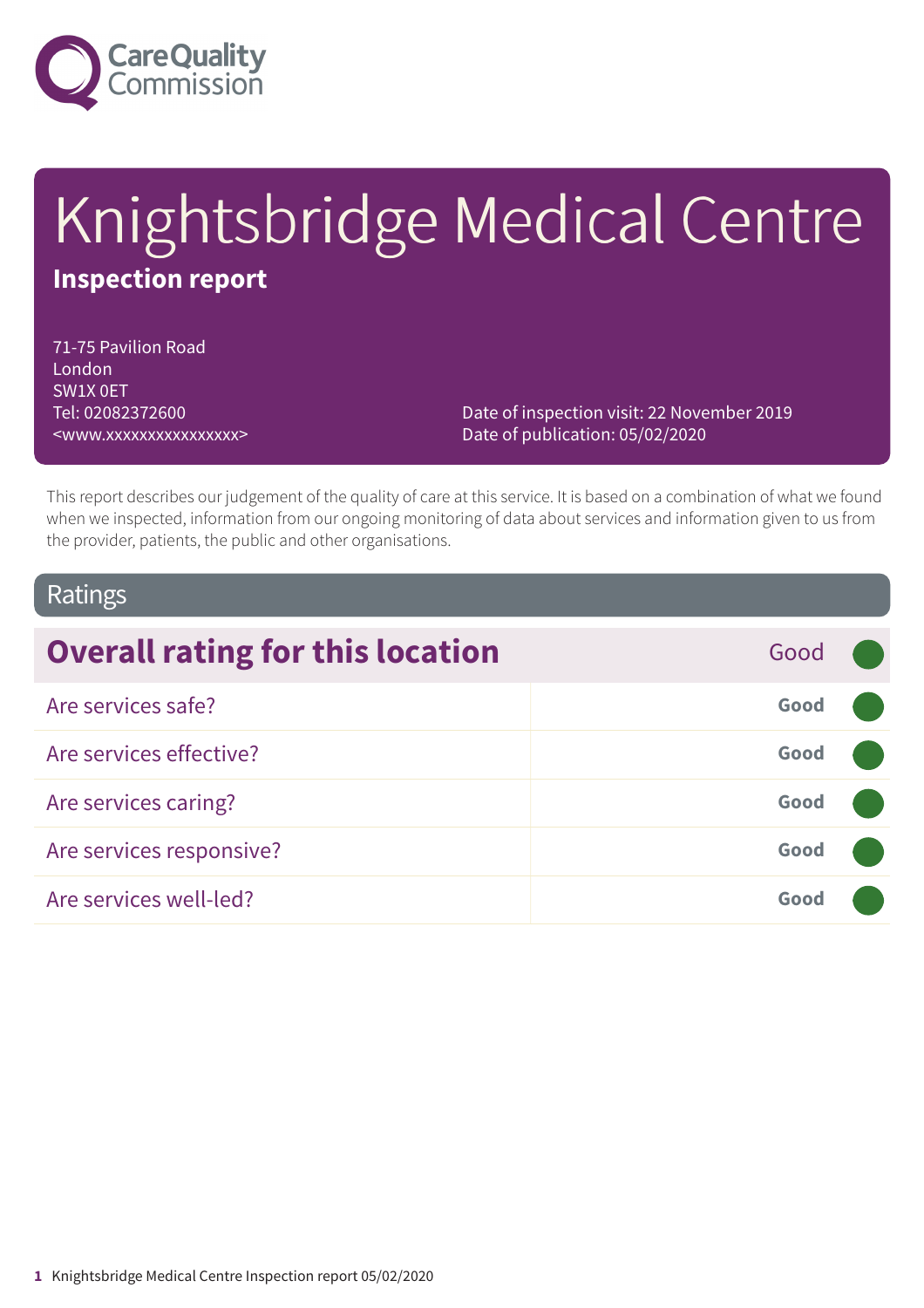## Overall summary

We carried out an announced comprehensive inspection at Knightsbridge Medical Centre on 22 November 2019 as part of our inspection programme.

We based our judgement of the quality of care at this service is on a combination of:

- what we found when we inspected
- information from our ongoing monitoring of data about services and

• information from the provider, patients, the public and other organisations.

We have rated this practice as **good** overall and **good** for population groups older people, long term conditions,working age, vulnerable and mental health. However, we have rated them **requires improvement** for families and children due to their childhood immunisation being lower than the national target.

We found:

- The practice provided care in a way that kept patients safe and protected them from avoidable harm.
- Patients received effective care and treatment that met their needs. The service routinely reviewed the effectiveness and appropriateness of the care it provided. It ensured that care and treatment was delivered according to evidence- based guidelines.
- Staff demonstrated commitment and engagement with the vision for the service. They were proud to work for the organisation.
- The practice promoted good health and prevention and provided patients with suitable advice and guidance.
- There was a strong focus on continuous learning and improvement at all levels of the organisation. They effectively used the skills and abilities of their staff team to provide innovative and accessible care, treatment and support to their patients
- They were a GMC accredited trainer and had 2 trainee GPs based at the practice at the time of our inspection. They have trained 35 trainees to date.
- There was a commitment and appetite to work with external partners
- The service had comprehensive business development strategy and quality improvement plan that effectively monitored the service provided to assure safety and patient satisfaction.

The areas where the provider should make improvements are:

- Continue to implement processes to improve the take up of childhood immunisations.
- Continue to implement processes to improve take up of cervical smears and diagnosis for other cancers.

Details of our findings and the evidence supporting our ratings are set out in the evidence tables.

Dr Rosie Benneyworth BM BS BMedSci MRCGP

Chief Inspector of Primary Medical Services and Integrated Care